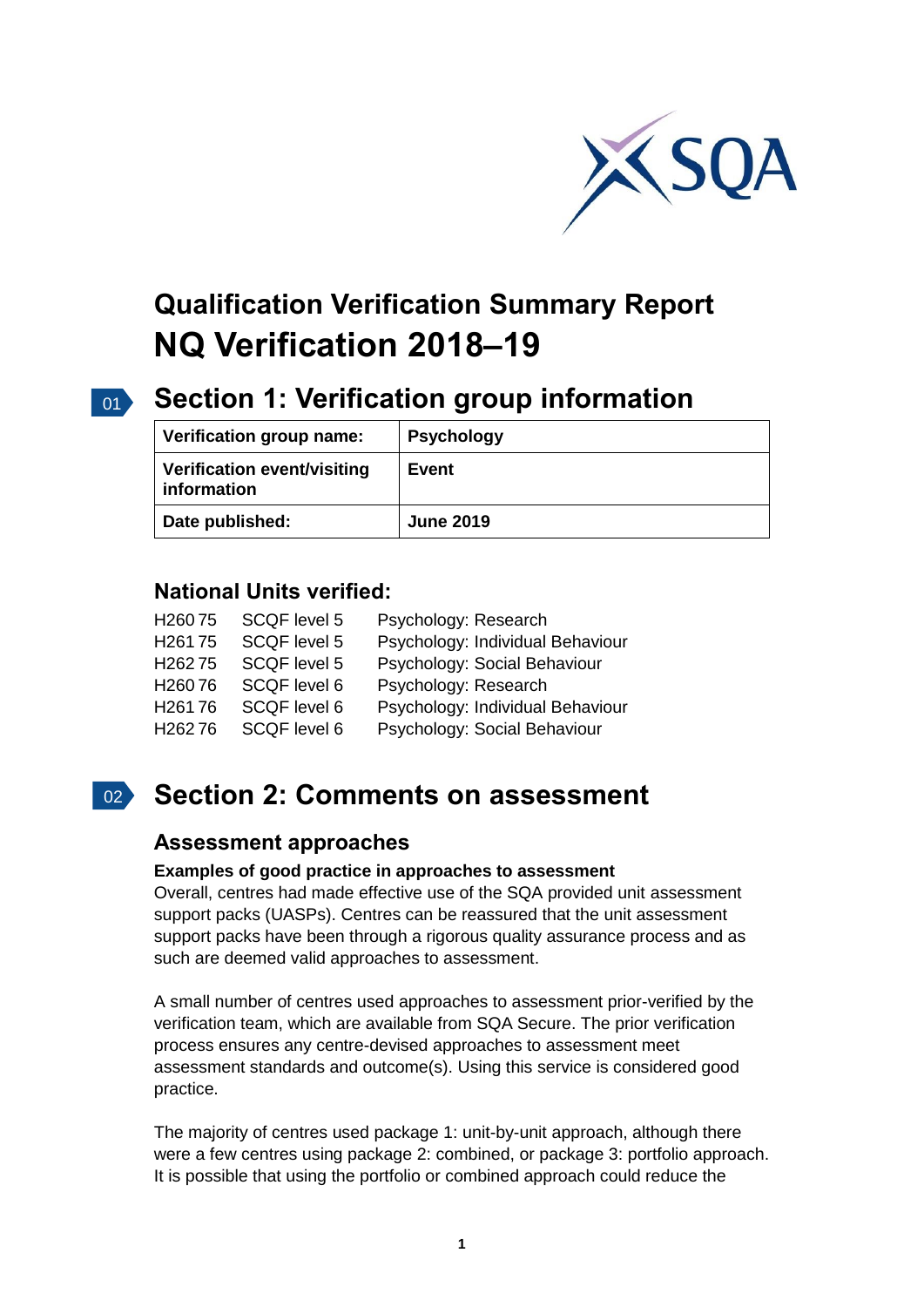amount of assessment for candidates. There was clear evidence of candidate engagement when these approaches were used.

Some centres applied and implemented Curriculum for Excellence (CfE) principles in their approach to assessment by using adapted and centre-devised approaches to assessment that took account of the assessment standards and guidelines in the UASPs.

Some centres utilised naturally occurring evidence and candidates were given a range of opportunities to achieve assessment standards.

#### **Guidance for centres on approaches to assessment**

Some centres submitted approaches to assessment that reflected course assessment rather than unit assessment. In all cases this meant the approaches to assessment were not valid. Centres are advised to develop a more secure understanding of the differences between unit assessment and course assessment. Centres might find it helpful to review their unit assessment tasks to ensure that these are aimed at gathering evidence of minimum competency in the assessment standards. In order to support this process, centres are directed to the information provided on free standing units available from: [https://www.sqa.org.uk/sqa/81213.html.](https://www.sqa.org.uk/sqa/81213.html)

For centre-produced assessments, or adapted UASPs which are significantly different, using the free prior verification service provided by SQA is strongly recommended to ensure validity.

It is advised that a judging evidence table (JET) be written where centres have devised their own approaches to assessment, in order to support assessors in making appropriate assessment judgements.

Centres are advised to ensure they are using the most current version of SQA-provided UASPs available from SQA Secure. Centres are also advised to check SQA Secure to ensure that any prior verified assessment is still valid before use.

Centres should note that assessing a whole unit using a closed book approach increases the level of demand for their candidates and as such they are potentially being disadvantaged.

## **Assessment judgements**

#### **Examples of good practice in assessment judgements**

The assessment judgements were in line with national standards, reliable and accepted for some centres.

Where UASPs had been used, some centres had made effective use of the information on judging evidence to support assessment judgements for each candidate. In these instances, assessment judgements were clearly based on the assessment standards and candidates had been appropriately identified as pass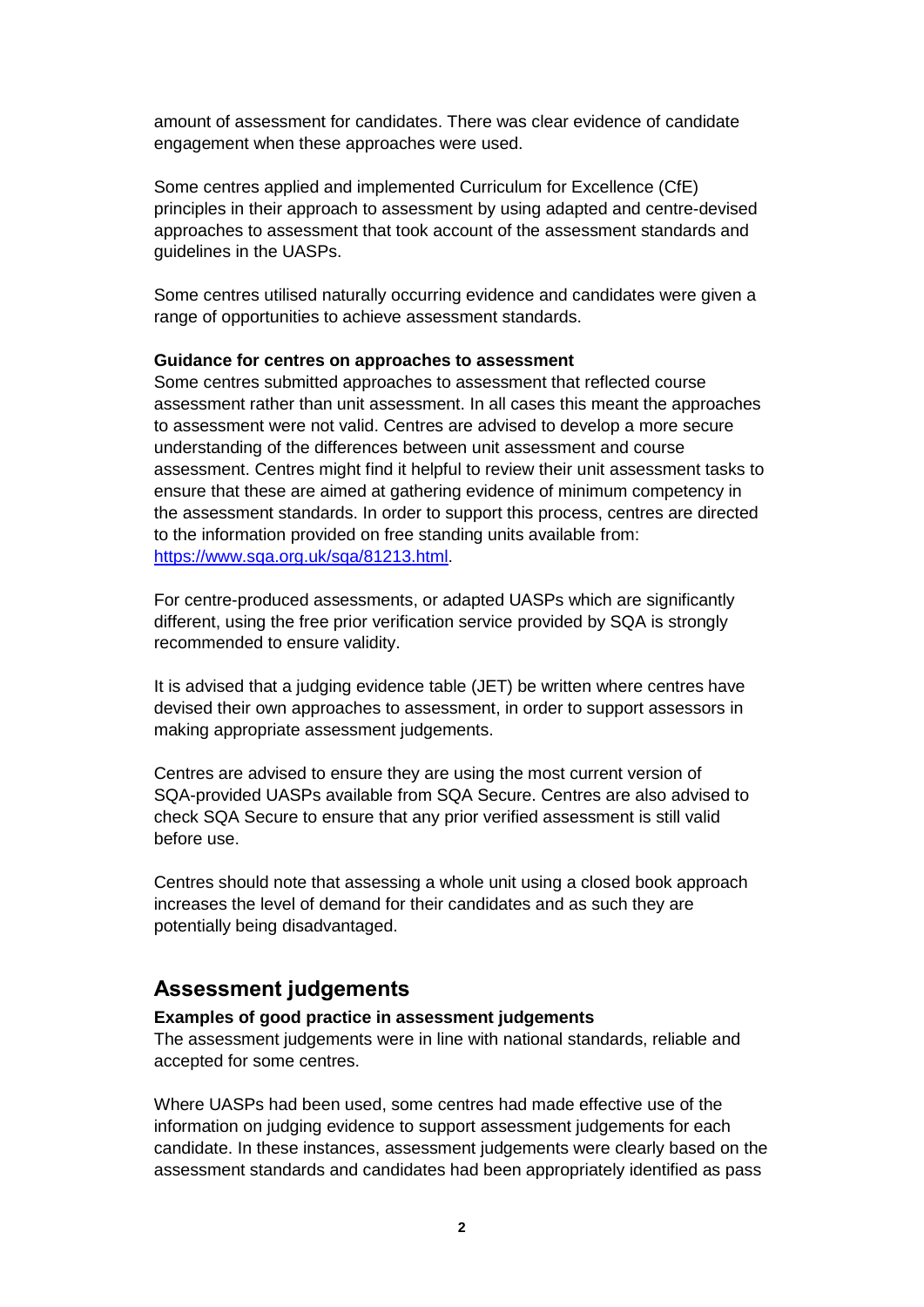or fail against these. From the evidence submitted, it was clear that some assessors have accurately and consistently applied the assessment standards and they have a clear understanding of the standards.

Some assessors provided useful notes on the candidate assessment record to explain how assessment judgements were reached.

Colour coding assessment judgements against assessment standards was useful for the verification team, and also helps candidates to clearly identify where they have or have not yet met assessment standards.

#### **Guidance for centres on assessment judgements**

Centres are advised to adhere to the assessment standards while judging candidate evidence and to pay particular attention to the level of demand generated by different skill terms. This applies particularly in relation to the difference between 'describe' and 'explain', and especially for SCQF level 5.

There were some instances of inaccuracies in assessment judgements, and centres are reminded to use the judging evidence table (JET) when making assessment judgements if using an SQA-provided UASP.

In some instances centres were lenient in judging application of knowledge. This occurred predominantly for unit H262 76 Psychology: Social Behaviour Assessment Standard 1.3: 'Applying understanding of social psychology to everyday behaviour', where candidates had explained an everyday behaviour using concepts but not research. Centres should be aware that in order to achieve this assessment standard candidates are required to both 'explain everyday social behaviour with reference to concepts and/or theories' and 'explain everyday social behaviour with reference to research evidence'. This information can be found in the third column of the JET for the UASP for the unit H262 76 Psychology: Social Behaviour. Centres are also reminded that the requirement of the unit is for 'everyday behaviour'.

It should be noted that, while it is acceptable to use marks as the basis for judging evidence, centres must clearly indicate how these marks translate into attainment in the assessment standards, which are judged on minimum competency.

# 03 **Section 3: General comments**

#### **Internal verification**

Some centres had good practice in checking assessment judgements, eg crossmarking. In addition, many centres had good practice with respect to the activities of the internal verifier, who sampled scripts in an agreed manner and recorded the details and decisions from this activity.

As well as ensuring national standards are maintained, internal verification should ensure that assessors are fully supported through the process of unit